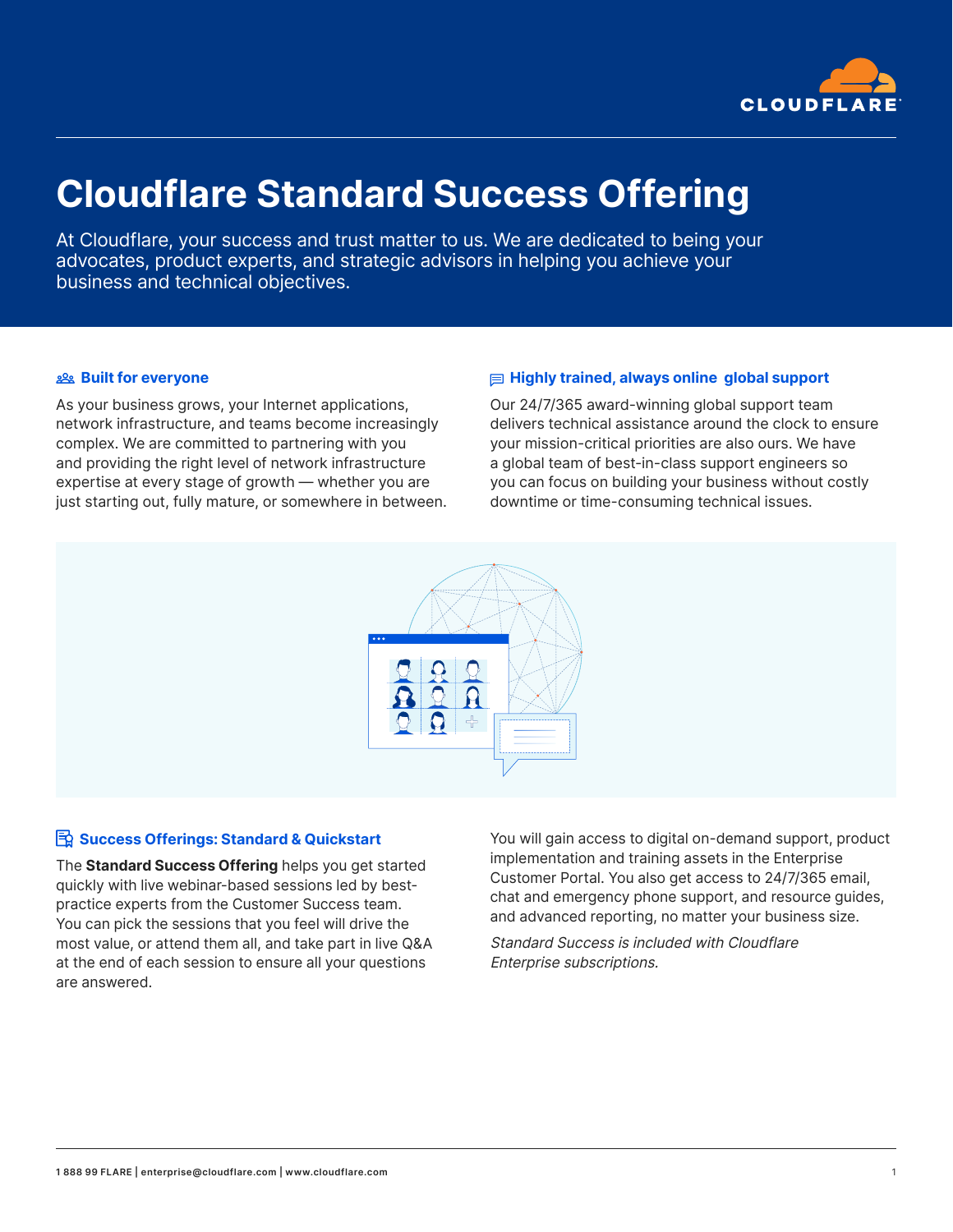

The **Quickstart Success Offering** is available as an addon for Standard Success customers who want a oneon-one, customized onboarding experience. Quickstart is designed to help accelerate time to value with new product onboarding guidance, similar to what is offered in Premium Success, allowing you to benefit from the consultation without the commitment of ongoing support post-onboarding.

With Quickstart our experts will orchestrate a tailored onboarding strategy to ensure you get the most out of your Cloudflare investment. A technical expert will assist during the initial configuration to help expedite the setup by providing best practices. Our guided onboarding and tuning with specialized consultants also includes configuration guidance to help gain the most out of your solution.

The engagement time frame begins on your Service Start Date and expires within 30-90 days. The engagement time frame and one-time fee is based on the Quickstart package size selected.

### **Quickstart Highlights**

- Best-in-class onboarding experience: Onboarding Managers serve as domain experts, walking you through the setup of your products and empowering your peak security and performance posture, in a 1:1 setting.
- Accelerate Time-to-Value: Ensure your infrastructure is set up and optimized quickly after purchase
- Follow Best Practices: Get the detailed guidance you need so all your questions are answered and you're set up for success
- Become an Expert: Learn all the things you need to know about your investment so moving forward you have the tools you need to best manage your solution

|                                             | <b>Quickstart Packages</b>  |                            |                         |
|---------------------------------------------|-----------------------------|----------------------------|-------------------------|
|                                             | <b>Small</b>                | <b>Medium</b>              | Large                   |
| <b>Consultation</b><br>Meetings (up to)     | 5                           | 10                         | 15                      |
| <b>Engagement</b><br><b>Timeline (days)</b> | 30                          | 60                         | 90                      |
| <b>Example product</b><br>categories        | <b>Application Services</b> | <b>Zero Trust Services</b> | <b>Network Services</b> |

**Quickstart** is offered in 3 distinct packages that are sized based on the complexity of the purchased products.